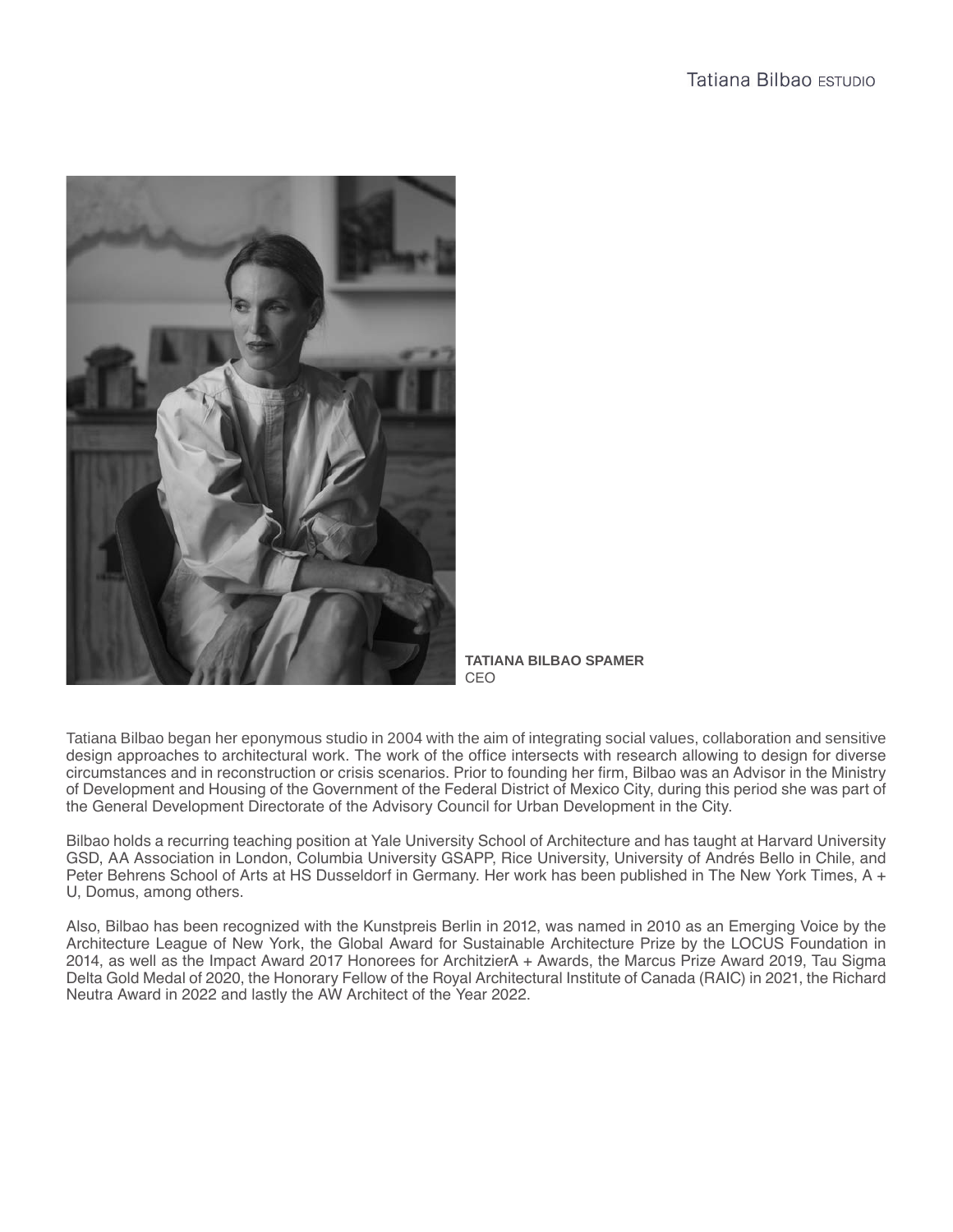

Tatiana Bilbao ESTUDIO is a Mexico City based architecture studio, founded in 2004. At the core of the studio´s practice is an analysis of the context surrounding projects, which scale from masterplans to affordable housing typologies. A goal of the work is to both contribute to its surroundings while remaining flexible to absorb shifting needs.

Tatiana Bilbao ESTUDIO pursues architecture through multidisciplinary perspectives. We promote a collective environment with a diverse staff of architects, academics and model makers. The working method uses hand drawing and iterative models to keep design and development rooted in spatial and not digital exploration. We elevate collaborations between other architects, artists, economists, local governments and more, to enrich the impact and reach of each project.

The studio´s architectural work includes; ESTOA, an institutional building on the UDEM campus that has received the special CEMEX Award on 2021. The Culiacán Botanical Garden, the Pilgrimage Route in Jalisco, a social housing prototype displayed at the 2015 Chicago Biennial that costs under \$8,000 USD, three buildings of housing in Lyon la Confluence, a research center of the Sea of Cortez on Mazatlan, and more recently the Mexican American Cultural in Austin Texas, and a Masterplan for the National Park La Huasteca. In the 2019 two Contest have been won; the Cultural Center Alvaro Carillo at Oaxaca, and 3 Buildings in Paris, Porte de Montreuil.

Also, in 2019 Tatiana Bilbao Estudio was the featured architecture firm in the Architect´s Studio series of exhibitions hosted by the Louisiana Museum of Modern Art. The studio has had work featured in the Graham Foundation, Chicago Architecture Biennial, Venice Biennale, Museo de Arte Contemporáneo de Monterrey, Museo Amparo, T- Space Gallery and Centre Pompidou to name a few. The last exhibitions of the firm were at the SF MOMA, the Architekturzentrum of Wien on 2021, while in 2022 the exhibitions were at Aedes Architekturforum of Berlín and the Danish Architecture Center.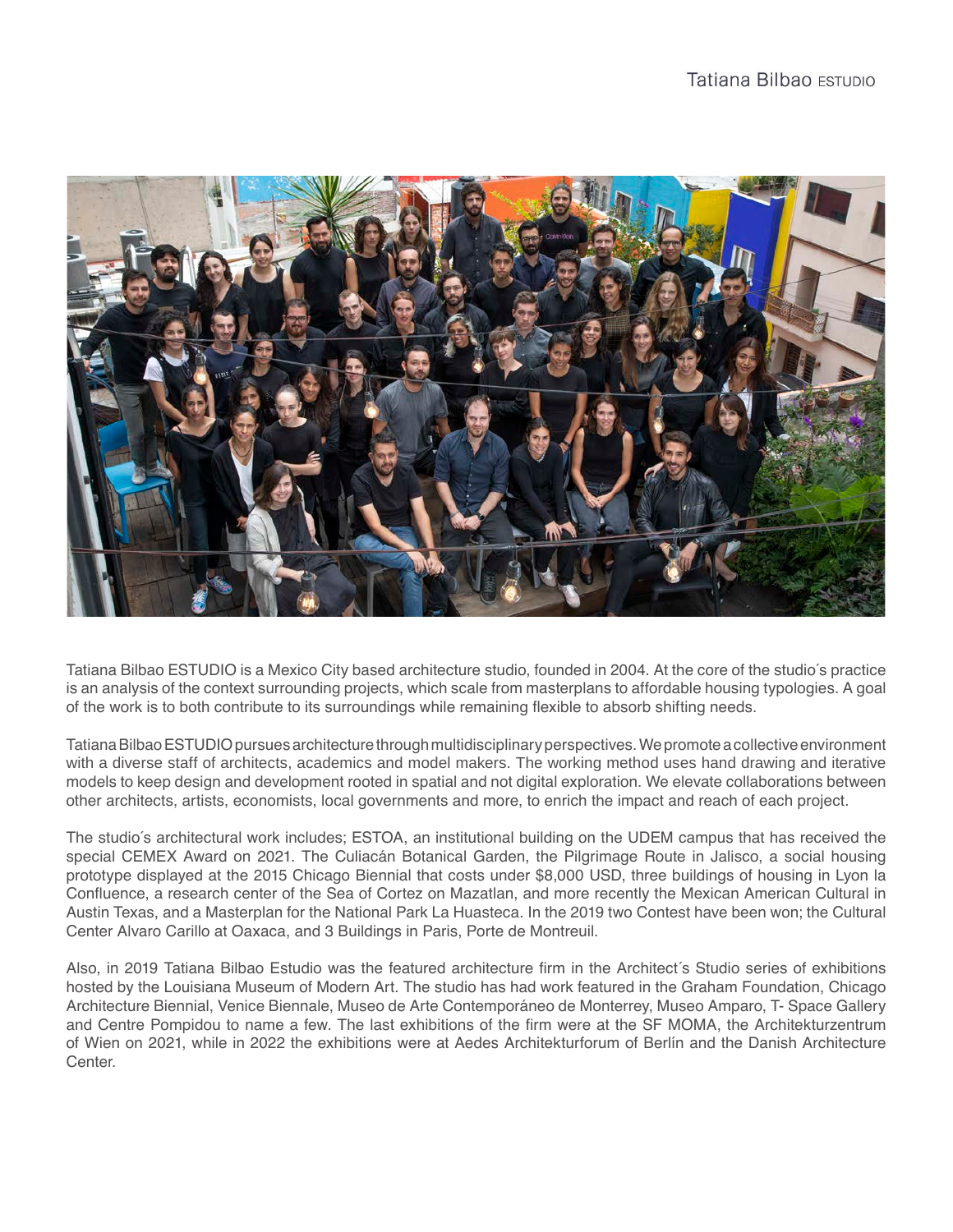# **CATIA BILBAO SPAMER** CFO



**Name** Catia Bilbao Spamer

**Place and Date of Birth** México 1976

# **Address**

Paseo de la Reforma 382 - 4 Juárez, México, CP 06600 México, D.F. México

Catia Bilbao joined Tatiana Bilbao ESTUDIO in 2009 as Finance Director and partner.

As a CFO, Catia supervises the financial operation and development of Tatiana Bilbao ESTUDIO, and is responsible for financial planning, optimizing cash flow, resource management and executing strategic priorities. She always works hand in hand with the coordination and management of the office in all matters related to budget management, cost benefit analysis and forecasting needs necessary for the development of each project and the organization.

Prior to joining the studio, she gained experience working as a financial analyst for the banking system and the housing sector, as well as a cost and profitability manager for an airline.

**Studies** 1994-1999 ITAM- Instituto Tecnologico Autónomo de México BSc in Economics 2003-2004\_LSE- London School of Economics and Political Science\_MSc in Operational Research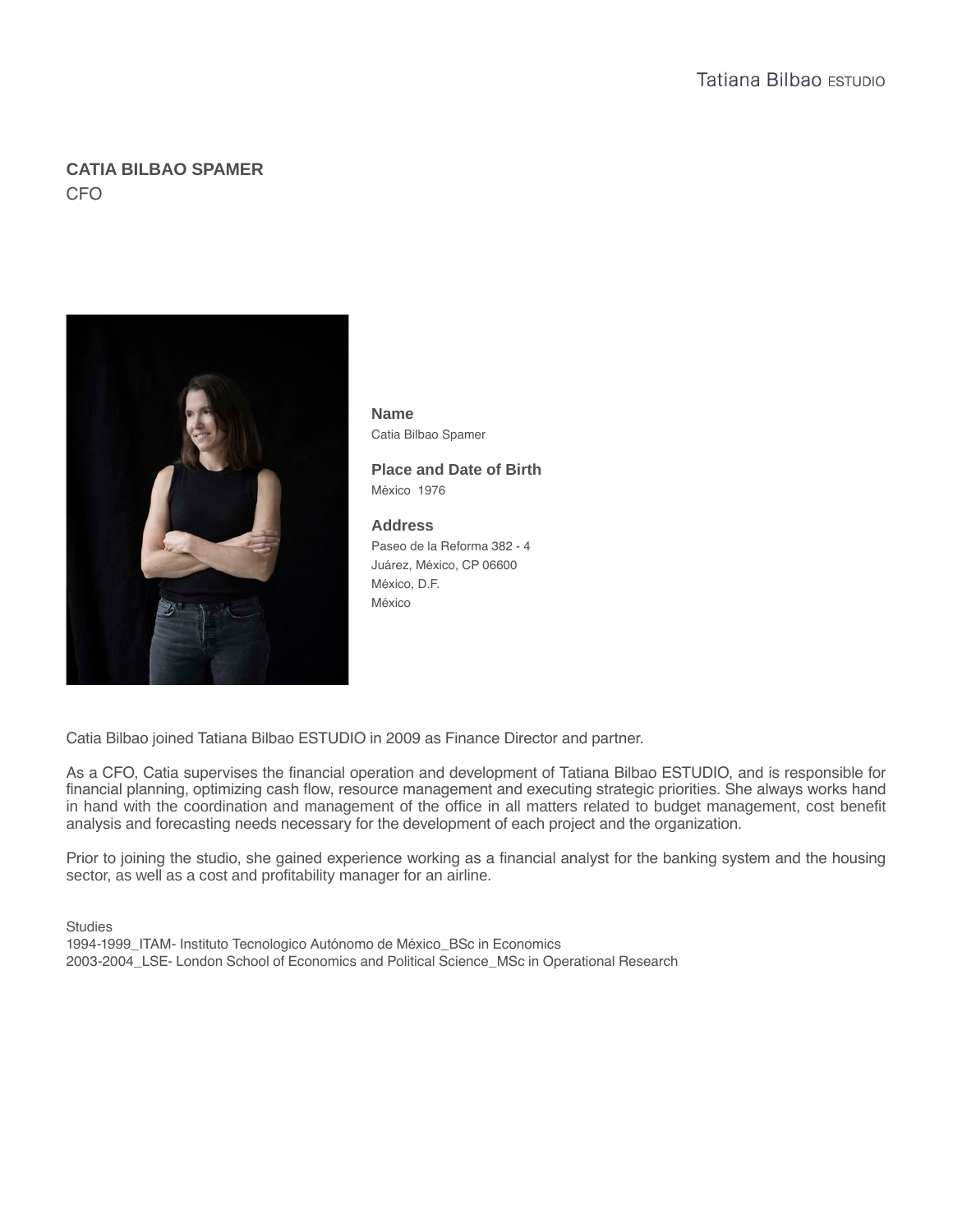# **JUAN PABLO BENLLIURE**  COO



**Name** Juan Pablo Benlliure Betancourt

**Place and Date of Birth** México 1983

# **Address**

Paseo de la Reforma 382 - 4 Juárez, México, CP 06600 México, D.F. México

Juan Pablo is the Director of Operations of Tatiana Bilbao ESTUDIO, and is charged with the daily operation and operation of the office. It is responsible for strategic operating decisions. As COO is the link between the General Directorate, the Finance Directorate and the different architecture workshops, it is in charge of coordination and design control, architecture and engineering management, planning and schedules, cost control. During his 14 years of professional experience, Juan Pablo has collaborated in urban design, architectural design and interior design projects.

He is part of Tatiana Bilbao ESTUDIO since 2008, and actualy he is partner of it. He has gained experience in several projects, with different phases and different positions. These are some of the most representative: Jardín Botánico Culiacán, Edificio BioInnova, Ecole Maternelle, Casa Ventura, Los Terrenos, Lyon La Confluence, Torres Veracruz, Territorio de Gigantes, Vivienda Popular, Staterra, Centro de Arte Contemporáneo Arévalo, Torre Guatemala, Parque Mazatlán, Edificio Poniente UDEM, Acuario Mazatlán, Sillica, Hunters Point, San Francisco, Olive West, St. Louis, between others.

### **Studies**

2002-2007\_UNAM – Universidad Nacional Autónoma de México \_ Facultad de Arquitectura, Mention of Honor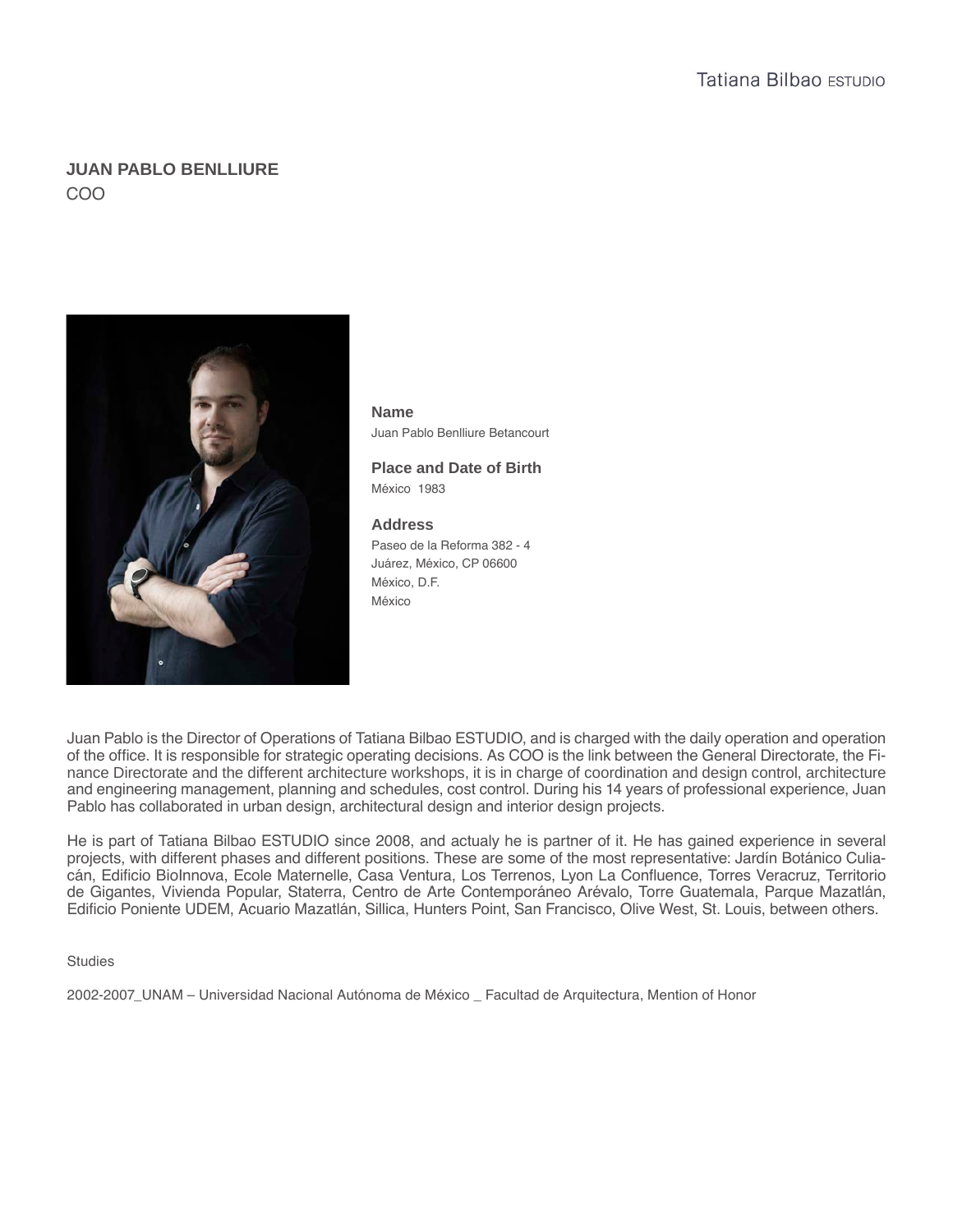# **MARIANO CASTILLO** PROJECT DIRECTOR



**Name** Mariano Castilla Valdivia

**Place and Date of Birth** México 1983

# **Address**

Paseo de la Reforma 382 - 4 Juárez, México, CP 06600 México, D.F. México

Mariano Castillo is Project Director and partner in Tatiana Bilbao ESTUDIO, with more than 10 years of experience in the design, management and delivery of large-scale projects, in a wide range of building typologies. Having worked in Spain and Denmark, Mariano has worked 10 years in our office, providing the team with extensive knowledge of best practices. He currently supervises representative projects of the office in different phases, such as the executive project of a housing building, Silica II in Monterrey and a hotel in Valle de Guadalupe.

Among the most representative projects in which he has worked are the following; the Poniente UDEM Building in Monterrey. APAN Social Housing, Acuña Sustainable Housing, Restoring the Public Space in The Cuemanco and Las Águilas Unit. Masterplan Territory of Giants, Citadel Offices, Veracruz Tower, and the Irapuato Show Center, which forms the collection of the Georges Pompidou Center Architecture Collection in Paris.

**Studies** 

- 2002 2008\_ Universidad de las Américas Puebla\_ Puebla, México\_ Degree in Architecture
- 2004 2005\_ Universidad Politécnica de Valencia\_ ETSAV\_ Valencia, España
- 2018 2020\_ Universidad de las Américas Puebla\_ Puebla, México\_ MBA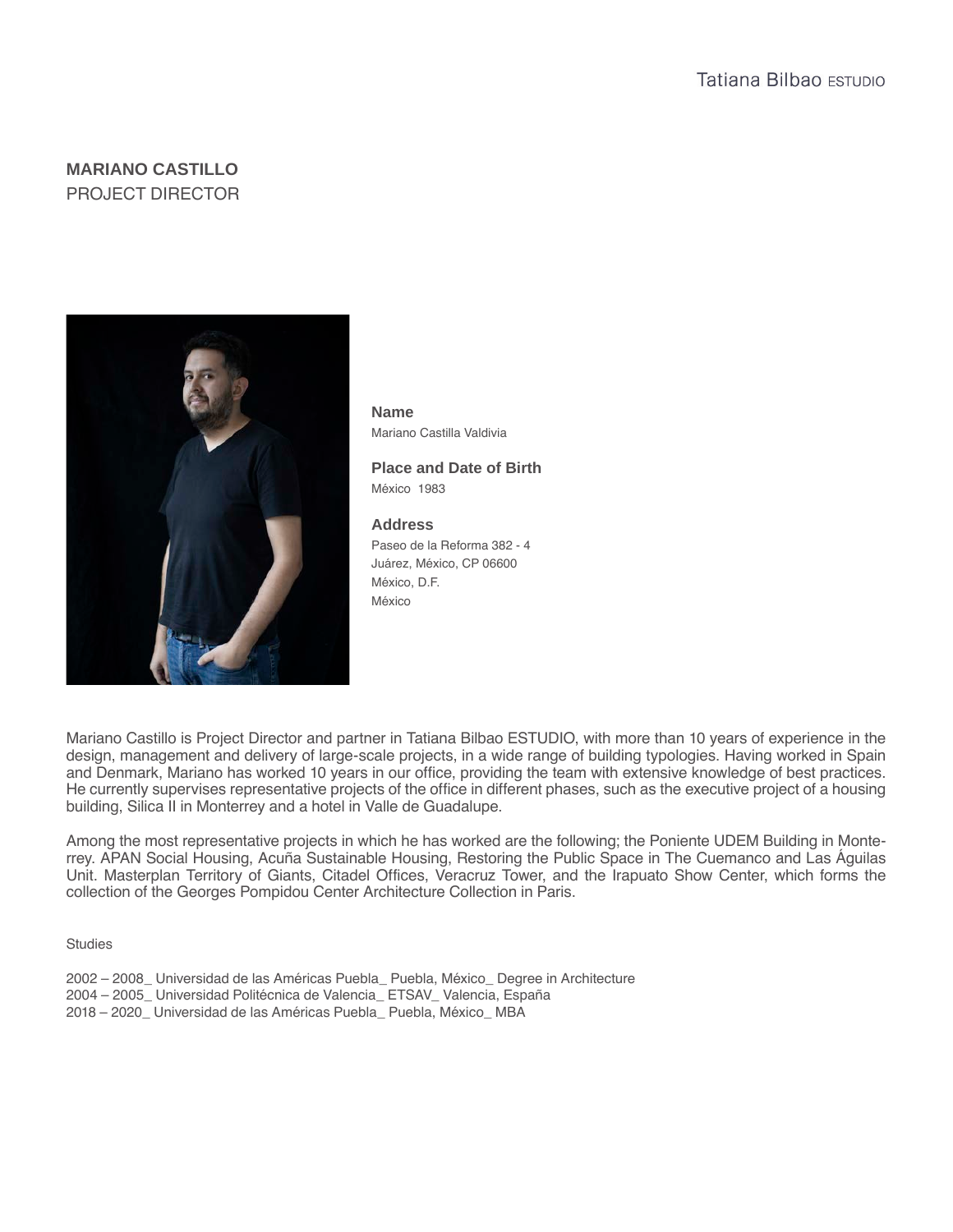# **ALBA CORTÉS** PROJECT DIRECTOR



**Name** Alba Cortés Rodríguez

**Place and Date of Birth** Spain, 1983

## **Address**

Paseo de la Reforma 382 - 4 Juárez, México, CP 06600 México, D.F. México

Alba is Project Director and partner of Tatiana Bilbao ESTUDIO. She is in charge of the area of strategic projects and research in the office. She has experience in international offices based in Spain, the United States and Mexico.

During its 13 years of professional experience Alba has collaborated in the design, administration and execution on the projects of scales such as housing, urban plans, theaters, museums and cultural centers, among which stand out; The Architect´s Studio, Tatiana Bilbao Study at the Louisiana Museum of Modern Art. Chicago Architecture Biennial, 2015. The Mazatlan Aquarium, Hunterspoint Masterplan, San Francisco. Collegium: Art Production and Research, Arévalo, Spain, among others.

She also has experience in low-cost housing research projects and social participation projects, such as; Ocoyoacac Minimum Housing, Regional Single Family Housing, Sustainable Housing in Chiapas, Acuña Sustainable Housing, Mexico. Together with Tatina Bilbao ESTUDIO he has received the Graham Foundation scholarship twice.

### **Studies**

2001-2009\_ ETSAM Escuela Técnica Superior de Madrid, Universidad Politécnica de Madrid.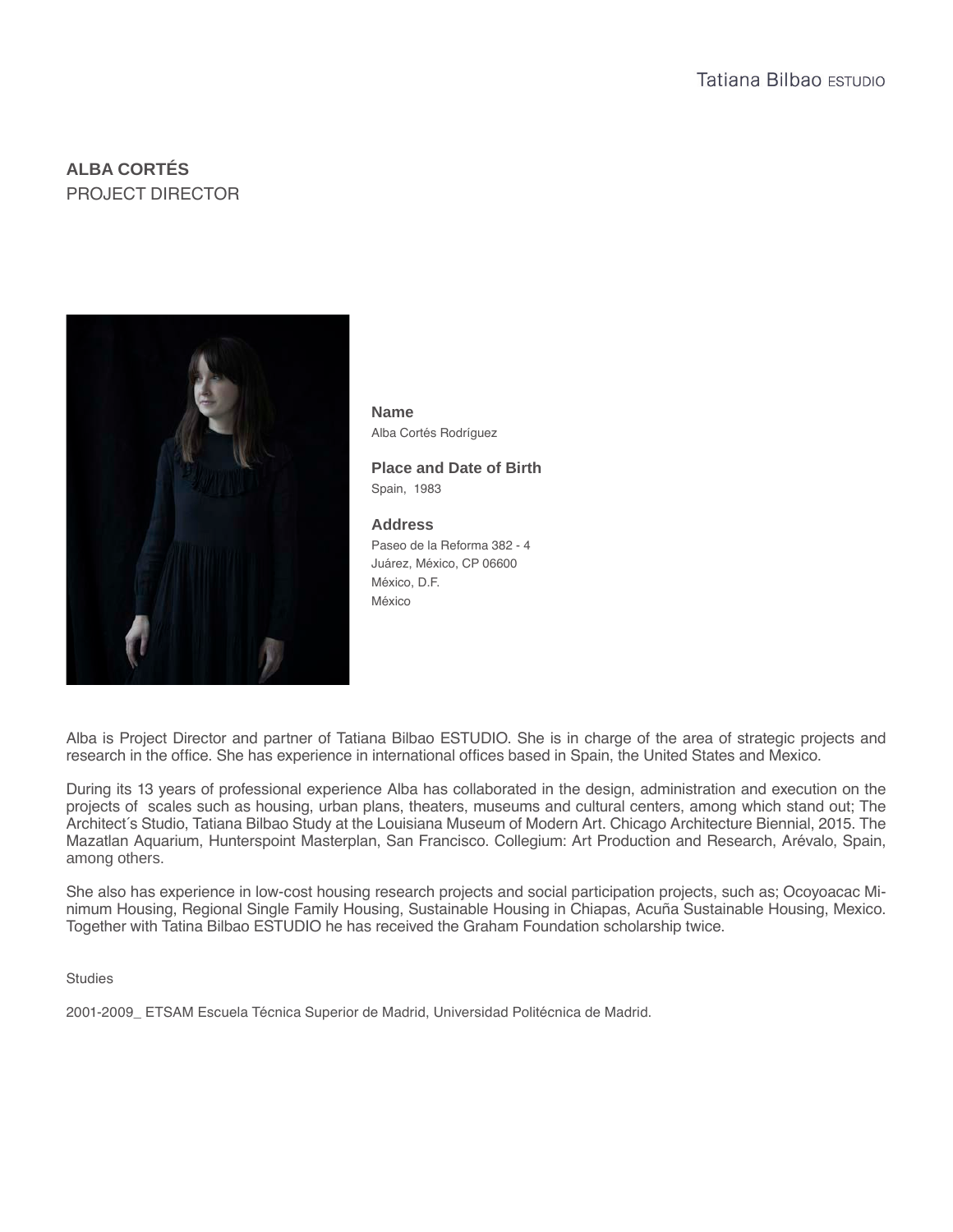# **SOLEDAD RODRÍGUEZ** DIRECTORA DE PROYECTOS



Soledad Rodríguez Poyo **Name**

Spain, 1984 **Place and Date of Birth**

## **Address**

Paseo de la Reforma 382 - 4 Juárez, México, CP 06600 México, D.F. México

Soledad is Project Execution and Construction Administration Director of Tatiana Bilbao ESTUDIO.

During its 10 years of professional experience, Soledad has collaborated in the design, execution and administration on the projects of scales such as, private homes, housing complexes, towers, hotels, cultural centers, and urban and landscape plans. There are some projects which stand out, like the Research Center of the Sea of Cortés, Estoa; an administrative an Educational building for The University of Monterrey, The Central Park of Mazatlan, Casa Tortugas on Nayarit, Casa Durango on Mexico City, the reconstruction of houses from the 2017 earthquake, among other projects. Having lived and worked in Spain and Mexico, Soledad brings to the team extensive knowledge in the technical area of Architecture.

Studies

2003-2009\_Arquitectura Técnica - Escuela Politécnica Superior de Burgos 2011\_ETSAM\_Escuela Técnica Superior de arquitectura Master en Diseño y Arquitectura de Interiores (MDAI)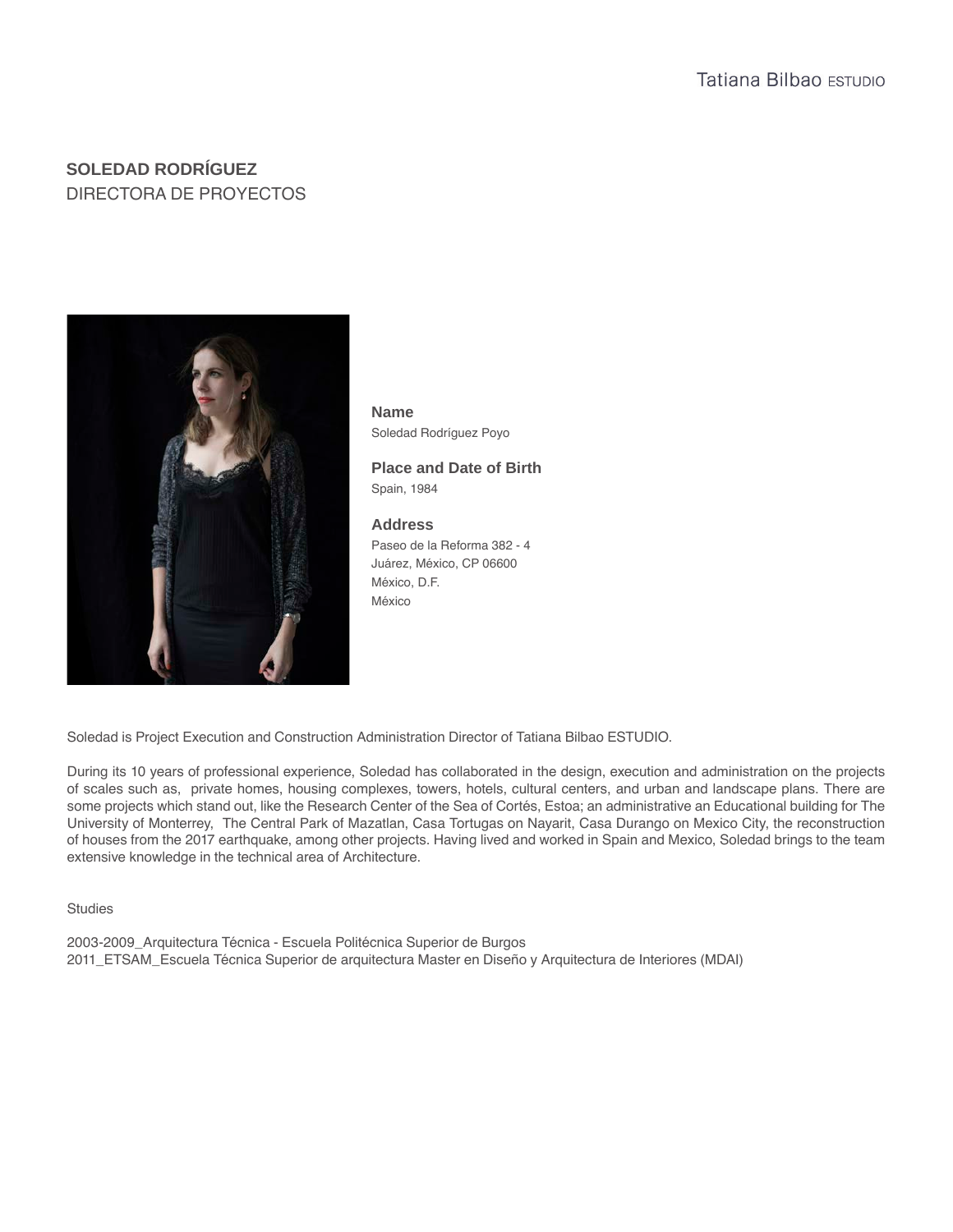#### **Built Projects**

Tortuga's House, Nayarit, Mexico, 1,400 m2. Built, 2018 – 2022

ESTOA, Multipurpose building for the UDEM, Monterrey, Mexico, 77,000 m2. Built, 2019 – 2020

Casa del Parque, Guadalajara, Jalisco, Mexico, 695 m2. Built, 2014 – 2018

Reconstruir México, Mexico, 151 Houses. Built, 2017 – 2018

Reconstruir México, Pedro & Paz's House, San Simón, Mexico, 68 m2. Built, 2017 – 2018

Reconstruir México, Marbel's House, Ocuilan, Mexico, 38 m2. Built, 2017 – 2018

Housing Prototype, Vivienda Minima, APAN, Hidalgo, Mexico, 57 m2.. Built, 2018

3 Hosing Buildings, B3, B7 y B8, La Confluence, Lyon, France, 2,560 m2., 3,360 m2. y 7,400 m2.. Built, 2013 – 2018

Los Terrenos, House, San Pedro Garza Garcia, 480 m2.. Built, 2013 – 2016

Public Space, Acuña, Coahuila, Mexico, 25,000 m2.. Built, 2015

Housing Prototype, Coahuila, Mexico, 52 m2 (16 U). Built, 2015

Sorteo TEC House, Monterrey, Mexico, 550 m2. Built, 2014 – 2015

Restoring the Housing Unit, Águilas Barrioco, City of Mexico, Mexico, 6,280 m2.. Built, 2013 – 2015

Restoring the Housing Unit, Cuemanco, City of Mexico, Mexico, 29,700 m2.. Built, 2013 – 2015

Social Housing Prototype, Chiapas, Mexico, 35 m2. (2u). Built, 2014

Masterplan for Sustainable Community Angangueo, Michoacán, Mexico, 267,463 m2. Built, 2013

Central Ofifice of the National Library of Mexico, City of Mexico, Mexico, 2,400 m2. Built, 2012

École Maternelle, Zapopan, Jalisco, Mexico, 2,468 m2. Built, 2009 – 2012

Technological Park Bioinnova, Tec de Monterrey campus Culiacán, Sinaloa, Mexico, 3,873 m2. Built, 2008 – 2012

Ajijic´s House, Chapala's Lake, Jalisco, Mexico, 349 m2. Built, 2010 – 2011

Mesa Colorada Hermitage, Pilgrim's Route, Jalisco, Mexico, 120 m2. Built,2011 – 2013

Gratitude Open Chapel, Pilgrim's Route, Jalisco, Mexico, 120 m2. Built, 2011

Masterplan Pilgrim's Route, Jalisco, México, 117 km. Built, 2010

Ventura's House, Monterrey, Nuevo León, Mexico, 1,230 m2. Built, 2008 – 2011

Tangassi Funeral Parlor, San Luis Potosí, Mexico, 1,560 m2. Built, 2006 – 2011

Exhibitions Room, Jinhua Architecture Park, Zheijiang, China, 1,800 m2. Built, 2004 – 2006

Botanical Garden, Sinaloa, Mexico, 100,000 m2. Built, phase 1: 2004 – 2007, phase 2: 2007– 2011, phase 3: 2011 – 2014, phase 4: 2014 – 2016

#### **Selected Projects**

Álvaro Carillo Cultural Center, Oaxaca, Mexico, 17,109 m2. Under Construction, 2022

Residential Building Roble 700, Nuevo Leon, Mexico, 27,800, m2. Under Construction, 2022

Metepec House, Toluca, Mexico, Mexico, 1400 m2. Under construction 2019 – 2022

Mexican Cultural Center, Austin, Texas, 3,300 m2. Ongoing, 2021 – 2022

Masterplan Botaniqo, Cumbaya, Quito, Ecuador, 41,827 m2. Ongoing, 2020 – 2022

Bacalar Hotel, Quintana Roo, Mexico, 2,335 m2. Ongoing, 2020 – 2022

Residential Building in Campos Elíseos, Polanco, City of Mexico, 10,292 m2. Ongoing, 2020 – 2021

Fovisste Housing System, Mexico. Project, 2020

Pilares Vocational School, Magdalena Contreras, City of Mexico. Ongoing, 2020 – 2021

National Park, La Huasteca, Nuevo León, Mexico, 200,000 m2. Ongoing, 2019 – 2021

Casa Escondida, Oaxaca, Mexico, 2,300 m2. Ongoing, 2021 – 2021

Olive West Masterplan, Olive West, St Louis Missouri, 20,000 m2. Under construction, 2018 – 2021

Olive West South, St. Louis Missouri, Estados Unidos, 1,690 m2. Under construction 2019 – 2022

Residential complex San Miguel Chapultepec, CDMX, Mexico, 530 m2. Ongoing, 2019 – 2021

Masterplan and Hotel Valle de Guadalpue, Ensenada, Baja California Norte, Mexico, 13,434 m2. Ongoing, 2019 – 2021

Hotel Enso, Oaxaca, Puerto Escondido, Mexico, 480 m2. Under Construction, 2019 – 2022

Research Center of the Sea of Cortés, Mazatlán, Sinaloa, Mexico, 13,000 m2. Under Construction, 2018 – 2022

South Access, Botanical Garden, Culiacán, Mexico, 800 m2. Ongoing, 2018-2021

Ways of Life, Hasse, Germany, 95 m2. Ongoing, 2017 – 2022

Cistercian Monastery, Neuzelle, Geramany. Ongoing, 2017 – 2022

Urban Redensification, Apodaca, Nuevo León, Mexico 200 m2. Project, 2017

Durango House Renovation, Roma, City of Mexico, Mexico, 470 m2. Under Construction, 2017 – 2022

Hunters Point Substation, San Francisco, California, USA, 7,400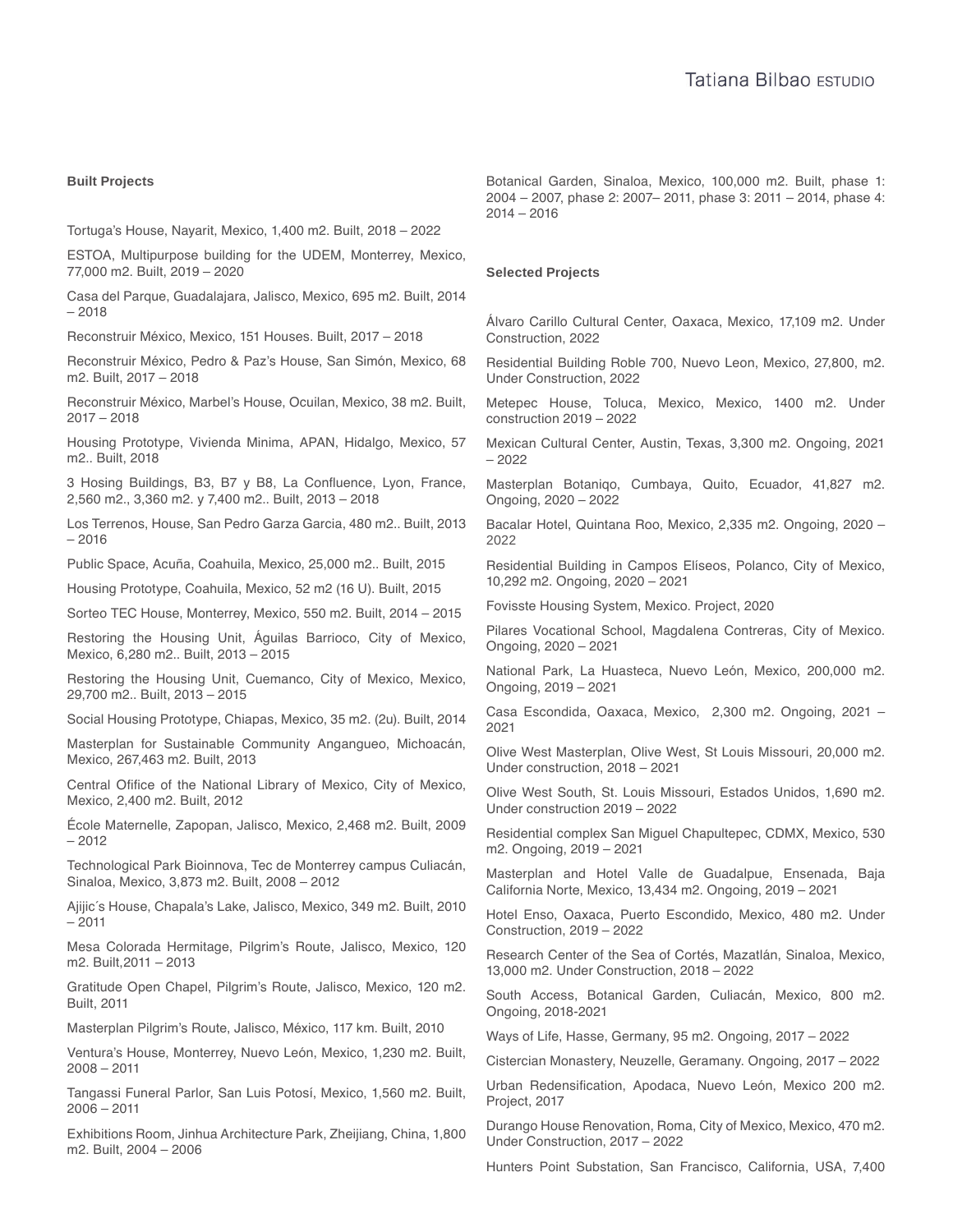m2. Ongoing, 2018 – 2019

Hunters Point Masterplan, San Francisco, California, USA, 74,059 m2. Masterplan, 2016

Collegium, Contemporary Art Center, Arévalo, Spain, 3,500 m2. Ongoing, 2015 – 2019

Central Park of Mazatlán, Sinaloa, Mexico, 306,000 m². Masterplan, 2015 – 2018

Guatemala Tower, Guatemala, 15,000 m2. Ongoing, 2015 – 2018

Central de Abastos Church, City of Mexico, Mexico, 1,930 m2. Project, 2015 – 2016

Masterplan Staterra, Baja California, Mexico, 16,700 m2. Project, 2015 – 2020

Solo House, Solo, Spain, 300 m2. Ongoing, 2014 – 2015

Territorio de Gigantes, Masterplan, Aguascalientes, Mexico, 583,000 m2. Project 2013 – 2020

Regional Single Family House, Aguascalientes, Mexico, 4,056 m2. Project, 2013 – 2014

Demialma House, Joluta, Guerrero, Mexico, 1'100 m2. Project, 2011 – 2014

Veracruz Towers, 6 housing and commerce towers, Veracruz, Mexico, 200'000 m2. Project, 2010 – 2018

River Walk, Culiacán, Sinaloa, Mexico, m2. Project, 2008 – 2012

Spectacle Center, Irapuato, Guanajuato, Mexico, 12,620 m2. Project, 2008 – 2014

Expansion of the Cultural Center DIFOCUR, Culiacan, Sinaloa, Mexico, 3,200 m2. Construction Process, 2008 – 2012

Ordo's House 100, Ordos, Inner-Mongolia, China, 1'388 m2. Project, 2008 – 2010

Center of Arts, Educare, Guadalajara, Jalisco, Mexico 2,450 m2. Project, 2007

#### **Selected Collaborations**

Catholic Church in Brussels, Belgium. Project in collaboration with DOGMA Architects & KU Leuve. In Process, 2021 – 2022

Mexican Cultural Center, Austin, Austin, Texas, USA, 3,300 m2. Project in collaboration with Miró Rivera Architects. In Process, 2020 – 2022

Cultural Center Álvaro Carillo, Oaxaca, Mexico, 17,109 m2. Project in collaboration with TALLER Mauricio Rocha & TAX. Under Construction, 2022

Cistercian monastery, Neuzelle, Germany. Project in collaboration with Dogma & MAIO. In Process, 2017 – 2022

Olive West, St. Louis Missouri, USA. Masterplan by Tatiana Bilbao ESTUDIO, prototypes by PRODUCTORA, MOS Architects, Estudio Macías Peredo & Tatiana Bilbao ESTUDIO. Under Construction, 2019 – 2022

Orée De Crissier, Suiza, 470 m2. Residential Building in collaboration

with con HHF. Project, 2017 – 2019

Territorio de Gigantes, Aguascalientes, Mexico. Masterplan by Tatiana Bilbao ESTUDIO, "Prototype Block" in collaboration with MAIO, HHF, Dellekamp, MOS, DOGMA. Project, 2017 – 2018

Huterspoint Masterplan, San Francisco, USA. Project in collaboration with Urb-in, PAU, Liz Ogbu, Studio MLA, TEF Design. Project, 2016

Pilgrim's Route & Gratitude Open Chapel, Jalisco, Mexico. Projects in collaboration with Derek Dellekamp. Built, 2008 – 2010

Galería Kurimanzutto, City of Mexico, Mexico, 1,350 m2. Collaboration in Executive Project, Project from TAX. Built, 2008 – 2009

Estudio Explanada, City of Mexico, Mexico, 320 m2. Projects in collaboration with Derek AT103. Built, 2006 – 2008

Universe House, Puerto Escondido, Mexico, 250 m2. Collaboration in Executive Project, Project from Gabriel Orozco. Built, 2004 – 2007

#### **Selected Contest**

Renovation of the Textil Museum in St. Gallen, Switzerland. Competition by invitation, 2021

Renovation and Expansion for MOLAA, Long Beach, California, USA. Competition by invitation, 2020

Residential building, Paisaje Masaryk, Polanco, Mexico. Competition by invitation, 2020

Expansion of the Gulbenkian Foundation. Competition by invitation, 2019

3 Buildings of Porte de Montreuil, Paris, France. Won contest, 2019

Cultural Center, Alvaro Carillo, Oaxaca, Oaxaca, Mexico. Won contest, 2019

Complex Chapelle International, Paris, France. Competition by invitation, 2019

Deux Rives Strabourg, France. Contest Won, 2018

José Cuervo Destilery Masterplan, Jalisco, Mexico. Competition by invitation, 2018

Residential Development León-Guanajuato, Mexico. Competition by invitation, 2016

Expansion of the Anahuacalli Museum, City of Mexico, Mexico. Competition by invitation, 2016

Museo Jumex Bookstore, Mexico City, Mexico. Competition by invitation, 2015

National Museum of Energy and Technology, Mexico. Competition by invitation, 2014

Juan Soriano Museum, Cuernavaca, Mexico. Competition by invitation, 2014

Ozeanium Zoo Basel, Switzerland. Competition by invitation, 2012

Menil Collection Drawing Institute, in collaboration with ARUP, Houston, USA. Finalist, 2012

Puebla Memorial Park, Mexico. Competition by invitation, 2011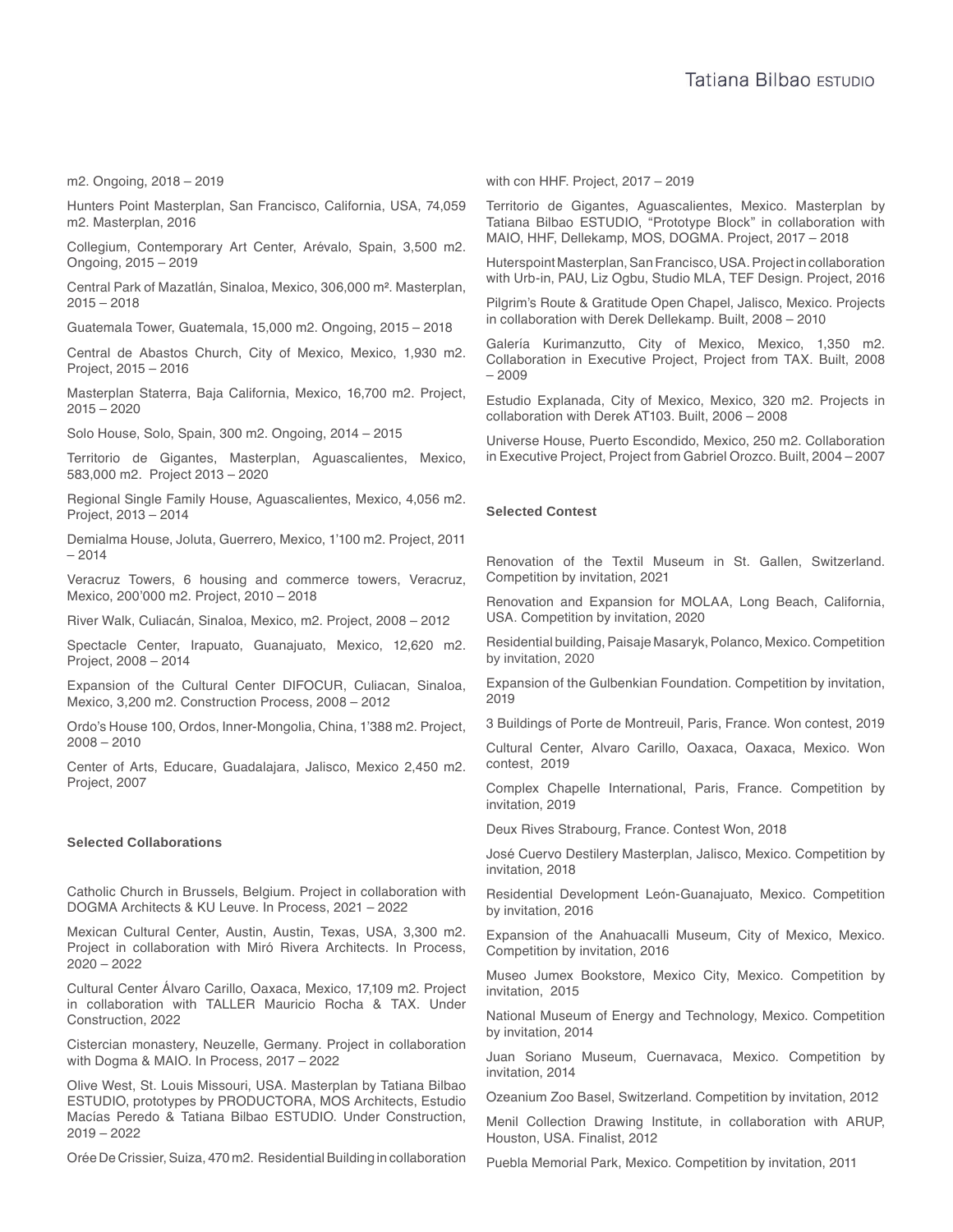Guadalajara Performing Arts Center, in collaboration with AT103, Guadalajara, Mexico. Competition by invitation, 2010

Lecumberri, rehabilitation project of the General Archive of the Nation, Mexico City. Competition by invitation, 2010

Master Plan in Sully, 20 Houses, Lake Geneva, Switzerland, Master Plan by Christ & Gantenbein. First Prize, 2010

Metropolitan Park Guadalajara, Jalisco, Mexico. Second place, 2009

Arco del Bicentenario, City of Mexico, Mexico. Competition by invitation, 2009

Tamayo Museum Storage, Atizapán, Estado de Mexico. Competition by invitation, 2009

Perm Museum, Perm, Russia. Selected to second round, 2008

River Walk Rhin, in collaboration with HHF, Basel, Switzerland. Competition by invitation, 2007

#### **Selected Individual Exhibition**

En Común, Aedes Architecture Forum, Berlin, Germany. May – June 2022

Architecture from Outside In, SF Moma, San Francisco, United States. July 2021 – March 2022

Tatiana Bilbao Estudio, at Archiekturzentrum Wien Exhibition, Wien, Austria. August 2021 – February 2022

The Architect´s Studio: Tatiana Bilbao, at Louisina Museum Of Modern Art, Humlebaek, Denmark. October 2019 – April 2020

Growing with you, Etage Projects, Copenhagen, Denmark. October – November 2019

Unraveling Modern Living, Graham Foundation, Chicago, EUA. October 2019 – January 2020

The House and the City; Two collages, T Space Gallery, Rhinebeck, New York / AIA, Cleveland / The Ohio State University / Fay Jones School of Architecture, Arkansas, United States. 2018 – 2019

Perspectivas, MARCO, Museum of Contemporary Art, Monterrey / Amparo Museum, Puebla. November 2017 – June 2018

Under Construction, Archtektur Galerie, Berlin, Germany. September – October, 2013

Tatiana Bilbao, Monographic Exhibition, Georges Pompidou Center, Paris, France. October 2011 – March 2012

Concrete, steel, aluminum, brick and paint: The architecture of Tatiana Bilbao, Cultural Institute of Mexico, San Antonio, Texas. April – June, 2010

70 bultos de cemento, 32 litros de pintura 2.7 ton de cantera, intervention in the courtyard of the Museum of Contemporary Art of Oaxaca, Oaxaca, Mexico. February – May, 2010

#### **Selected Collective Exhibition**

A Room of One's Own, The Danish Architecture Center, Copenhagen, Denmark. Collaboration with Siv Stangeland & Débora Mesa. May – October 2022

The Olana Partnership Exhibition, Frederic Church's Ombra, Hudson, New York, USA. Collaboration with Arantxa Solís. April – November 2019

Two Side of the Border, Yale, New Haven Connecticut, USA / Architekturforum Aedes, Berlin, Germany / El Paso Museum of Modern Art, Texas, USA. Collaboration with Nile Greenberg. November 2018 – Dicember 2019

Mind Garden, Heart Garden – Is This Tomorrow? Withechappel Gallery, London, UK. Collaboration with Mariana Castillo Deball, January 2019

(Not) Another Tower, vertical city – Make New History, Chicago Architecture Biennial. September 2017 – January 2018

Walk the line, Reporting from the front, Venice Architecture Biennial. May – November 2016

Sustainable Housing – The State of the Art of Architecture, Full Scale Model for the Chicago Architecture Biennial. October 2015 – January 2016.

Your Rest, piece for the exhibition Rest, Biennale de Gwanji. September – November 2009

#### **Pavilions, Museography, Scenography & Other Projects**

Scenography for Cruzando Geografías, CENART, National Center of Arts, Mexico City, Mexico. May 2021

Museography for Los Derechos de la Danza: Alexander Calder, Museo Jumex, Mexico City. March – June 2015

Museography for Las Implicaciones de la Imagen, Puebla Gallery, Mexico. October 2009 – January 2010

Museography for Mexico Expected / Unexpected, Maision Rouge, Paris, France. October 2008 – February 2010

Vivir Adentro, project for the group that presented at Mexican Pavilion of the Venice Biennale. September – November 2008

Museography for the YAG Exhibition, La Planta, Guadalajara, Jalisco. November 2007 – March 2008

Mexican Pavilion for the Zaragoza World Expo 2008, Zaragoza, Spain, 2'075 m2. 2007 – 2008

Proposal for Museography for Tlatelolco and the Localized Negotiation of Future Imaginaries, New Museum, New York, USA. Project organized by the Rufino Tamayo Museum. February – April 2008

#### **Research and Others**

Rescheduling of the Built Environment, 2022

Reprogramming Urban Offices, Adaptive Reuse of Unoccupied Offices in Mexico, 2021

Healing Rituals, 2021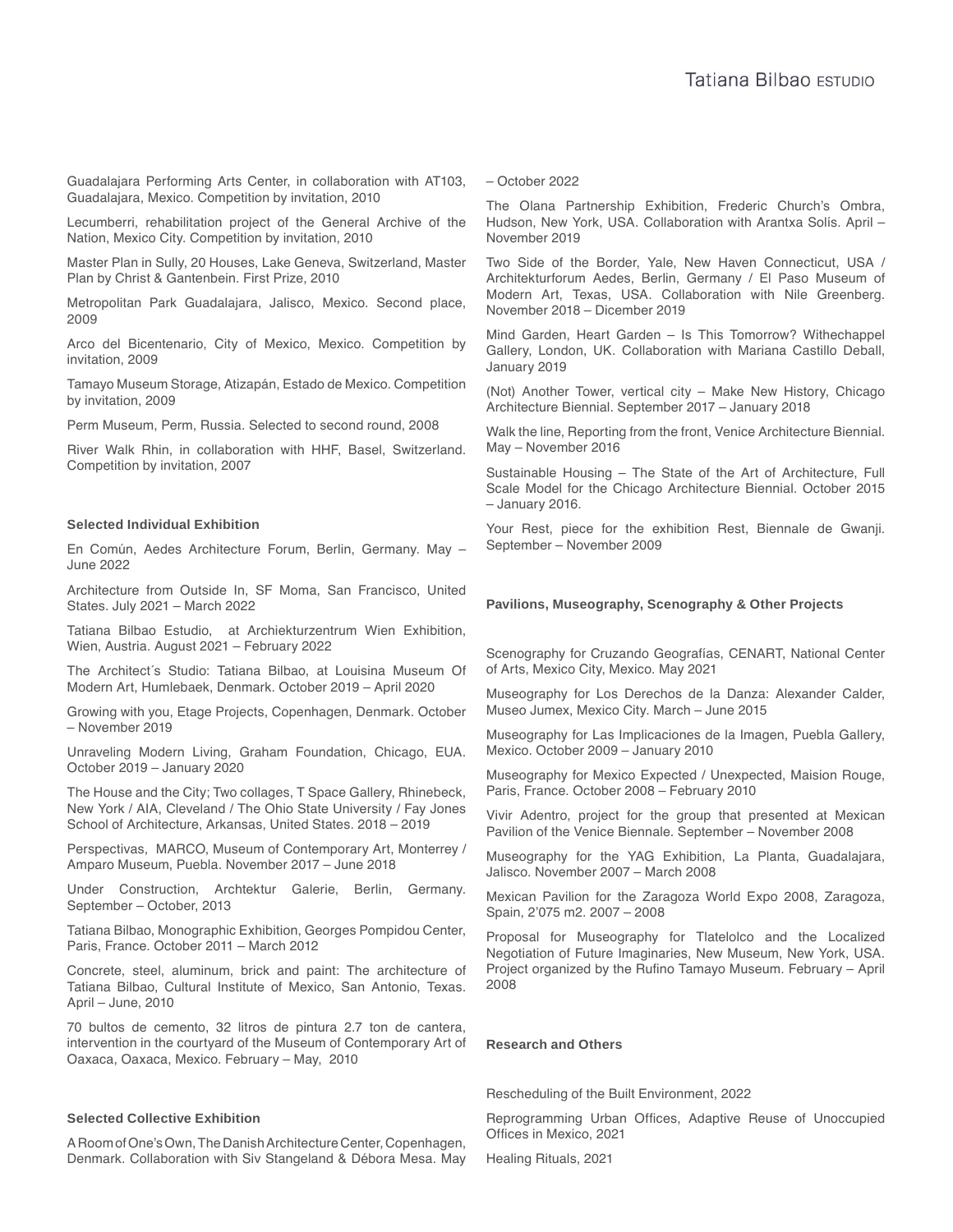Reprogramming of Urban Cooperatives, 2021

Spaces of Discrimination, 2020

Our Bedroom & Our Office, how spaces have been reconfigured on the Pandemic, 2020

12 Studies for Housing and its Collective Space in Mexico City, 2020

Redensification of neighborhood markets, 2019

Sweet Water Housing, 2019

Inclusive Housing Program, 2019

The House as a Human Body, a Book for children, in collaboration with MOS, 2019.

International Social Housing Forum, 2017

Towers of the Future, Vertical Social Housing, 2015

Participation in Stonemasonry in Context, workshop conducted by MIT, Cambridge University & ESTAM, B. Mallorca, Summer 2009

#### **Selected Books**

Tatiana Bilbao Estudio, The Architect´s Studio, Louisiana Museum Of Modern Art, Lars Müller Publishers, 2019

Tatiana Bilbao, A House is not just a House: Projects on Housing, Columbia Books on Architecture and the City, 2019

Two Side of the Border, Yale. Collaboration con Nile Greenberg, 2018

Tatiana Bilbao, La Arquitectura de los Otros, Franz Schneider Brakel GmbH + Co KG, 2018

Tatiana Bilbao Estudio, Perspectivas, Arquine/MARCO/Amparo, Ciudad de México 2017

Tatiana Bilbao Estudio, Landscape of Faith: Interventions Along the Mexican Pilgrimage Route, Lars Müller Publishers, Basel 2017

Tatiana Bilbao, The Mexican Dream: False Promises Revisited, Louis I. Kahn Visiting Professorship, Actar /Yale School of Architecture, Ciudad de México/ Nueva York, 2017

Pilgrimage Route; a Photographic Essay, by Iwan Baan. Tatiana Bilbao ESTUDIO, Dellekamp Arquitectos, Christ & Gantenbein, Ai Weiwei, Fake Design, Luis Aldrete Arquitectos, HHF Architects, Alejandro Aravena, Elemental, Periférica, Godoylab, 2012

Architect of the year, AW, Architektur & Wohnen, 2022

Richard Neutra Award for Professional Excellence, California Polytechnic State University, 2022

CEMEX, Special Award of Sustainability, 2021

Honorary Fellow, Royal Architectural Institute of Canada (RAIC), 2021

Golden Medal, Tau Sigma Delta, 2020

Markus Prize, University of Wisconsin-Milwaukee & the Marcus

Corporation Foundation, 2019

Impact Award, Architzier A+ Awards, Honorees, 2017

Global Award for Sustainable Architecture by the LOCUS Foundation, Cité de l´Architecture of Paris and the patronage of UNESCO, 2014

CEMEX Building Award, 2011 and 2013

Kunstpries Berlin, Akademie der Kunste, 2012

Mexican Biennale of Architecture, 2 Silver Medals

Emerging Voice, Architecture League of NY, 2010

Design Vanguard, "10 emerging firms of the year", Architecture Record, 2007

#### **Selected Media**

Tatiana Bilbao, Time Space Existence, 2017

https://www.youtube.com/watch?v=T4TcKMUJ-Hc

Tatiana Bilbao addresses "urgent need" for housing Mexico's poorest inhabitants, 2015

http://www.dezeen.com/2015/10/06/tatiana-bilbao-low-cost-socialhousing-mexico-chicago-architecture-biennial-2015/

Starchitects, BBC, 2015

http://www.bbc.com/culture/story/20151102-tatiana-bilbao-whatarchitects-can-learn-from-nature

Tatiana Bilbao by Terence Gower, Bomb Magazine, 2015

http://bombmagazine.org/article/206933/tatiana-bilbao

#### Nowness, 2014

https://www.nowness.com/story/tatiana-bilbao-on-buildings-andbarbies

Diamond in the rough, New York Times, 2013

http://www.nytimes.com/2013/05/08/t-magazine/architect-tatianabilbao.html?smid=tw-share&\_r=1 **Awards**